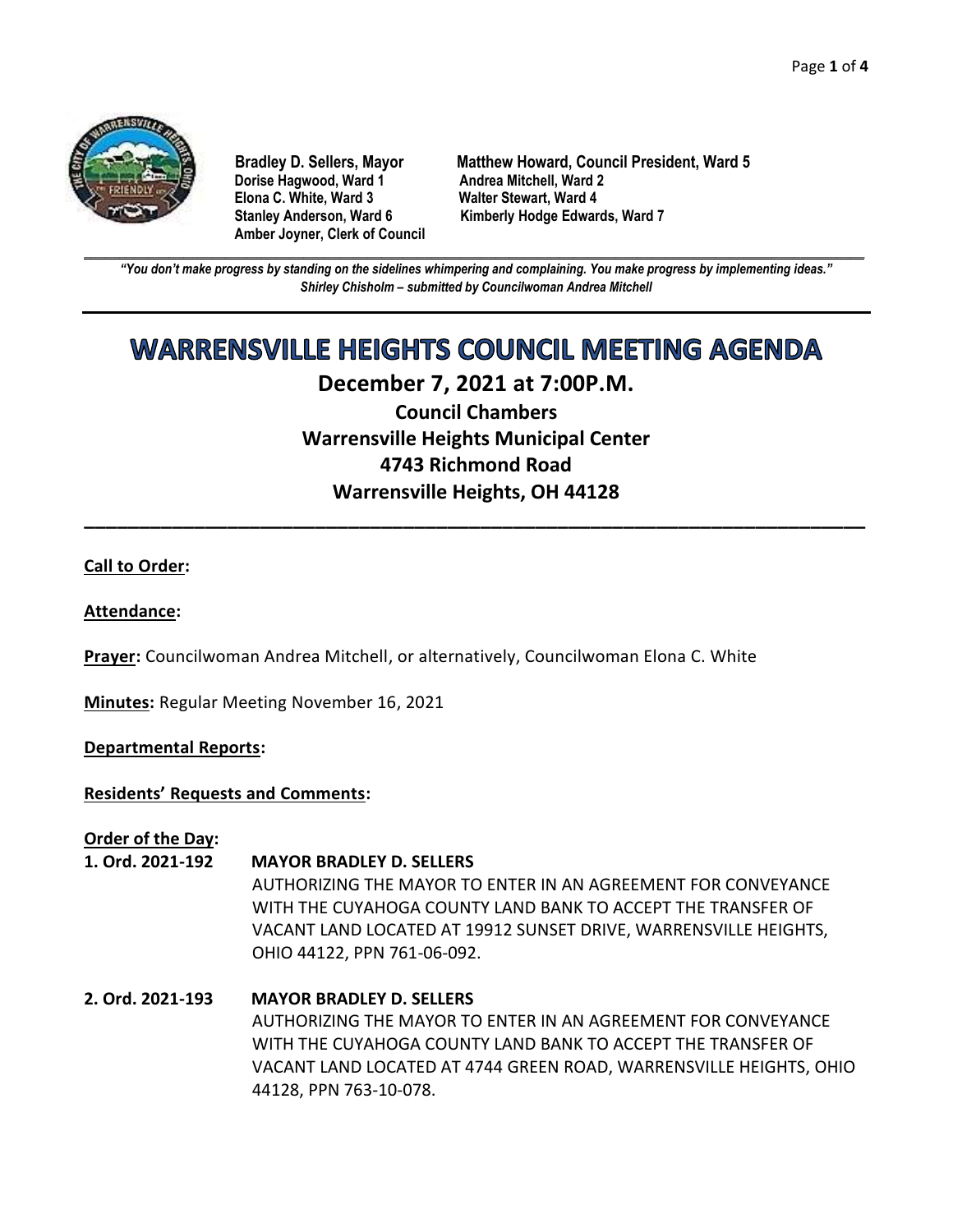#### **3. Ord. 2021-194 MAYOR BRADLEY D. SELLERS**

CONFIRMING THE REAPPOINTMENT OF TERESA METCALF BEASLEY OF MCDONALD HOPKINS LLP AS LAW DIRECTOR OF THE CITY OF WARRENSVILLE HEIGHTS FOR THE PERIOD JANUARY 1, 2022 THROUGH DECEMBER 31, 2022, AND DECLARING AN EMERGENCY.

#### **4. Ord. 2021-195 MAYOR BRADLEY D. SELLERS**

AUTHORIZING THE ADMINISTRATION OF THE CITY OF WARRENSVILLE HEIGHTS TO ENTER INTO A PERSONAL SERVICES AGREEMENT WITH MICHAEL H. WILDERMUTH TO PROVIDE SERVICES AS A PLAN EXAMINER FOR THE PERIOD BEGINNING JANUARY 1, 2022 AND ENDING DECEMBER 31, 2023, AND DECLARING AN EMERGENCY.

#### **5. Ord. 2021-196 MAYOR BRADLEY D. SELLERS**

AUTHORIZING THE ADMINISTRATION OF THE CITY OF WARRENSVILLE HEIGHTS TO ENTER INTO A PERSONAL SERVICES AGREEMENT WITH GLORYA D. FLOWERS TO PROVIDE SERVICES AS A PLUMBING, ELECTRICAL, HVAC AND BUILDING INSPECTOR FOR THE PERIOD BEGINNING JANUARY 1, 2022 AND ENDING DECEMBER 31, 2023, AND DECLARING AN EMERGENCY.

#### **6. Ord. 2021-197 MAYOR BRADLEY D. SELLERS**

AUTHORIZING THE ADMINISTRATION OF THE CITY OF WARRENSVILLE HEIGHTS TO ENTER INTO A PERSONAL SERVICES AGREEMENT WITH GEORGE SMERIGAN OF TACTICAL PLANNING, LLC TO PROVIDE MUNICIPAL PLANNING SERVICES FOR THE PERIOD BEGINNING JANUARY 1, 2022 AND ENDING DECEMBER 31, 2023, AND DECLARING AN EMERGENCY.

# **7. Ord. 2021-198 MAYOR BRADLEY D. SELLERS** AUTHORIZING THE ADMINISTRATION OF THE CITY OF WARRENSVILLE HEIGHTS TO ENTER INTO A PERSONAL SERVICES AGREEMENT WITH CHARLES HALL TO PROVIDE ARCHITECTURAL PLANNING SERVICES FOR THE PERIOD BEGINNING JANUARY 1, 2022 AND ENDING DECEMBER 31, 2023, AND DECLARING AN EMERGENCY.

#### **8. Ord. 2021-199 MAYOR BRADLEY D. SELLERS**

AUTHORIZING THE ADMINISTRATION OF THE CITY OF WARRENSVILLE HEIGHTS TO ENTER INTO A PERSONAL SERVICES AGREEMENT WITH CALVIN SINGLETON TO PROVIDE SERVICES AS A PLAN EXAMINER FOR THE PERIOD BEGINNING JANUARY 1, 2022 AND ENDING DECEMBER 31, 2023, AND DECLARING AN EMERGENCY.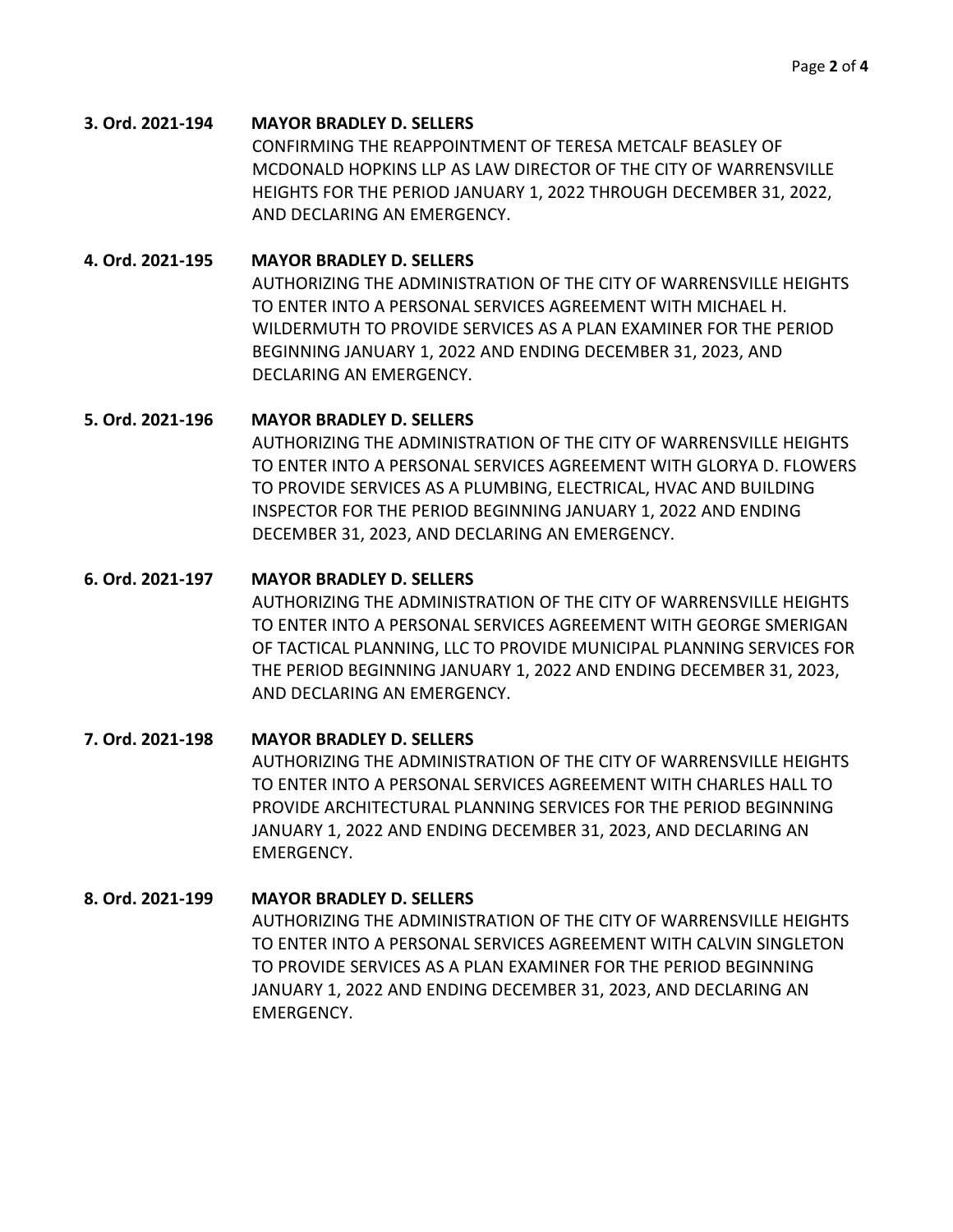#### **9. Ord. 2021-200 MAYOR BRADLEY D. SELLERS**

AUTHORIZING THE ADMINISTRATION OF THE CITY OF WARRENSVILLE HEIGHTS TO ENTER INTO A PERSONAL SERVICES AGREEMENT WITH G. GIFFORD DYER TO PROVIDE SERVICES AS A PLAN EXAMINER FOR THE PERIOD BEGINNING JANUARY 1, 2022 AND ENDING DECEMBER 31, 2023, AND DECLARING AN EMERGENCY.

### **10. Ord. 2021-201 MAYOR BRADLEY D. SELLERS**

AUTHORIZING THE ADMINISTRATION OF THE CITY OF WARRENSVILLE HEIGHTS TO ENTER INTO A PERSONAL SERVICES AGREEMENT WITH WILLIAM GRISWOLD TO PROVIDE SERVICES AS A CHIEF BUILDING OFFICIAL FOR THE PERIOD BEGINNING JANUARY 1, 2022 AND ENDING DECEMBER 31, 2023, AND DECLARING AN EMERGENCY.

# **11. Ord. 2021-202 MAYOR BRADLEY D. SELLERS**

AUTHORIZING THE ADMINISTRATION OF THE CITY OF WARRENSVILLE HEIGHTS TO ENTER INTO A PERSONAL SERVICES AGREEMENT WITH WILLIAM GRISWOLD TO PROVIDE SERVICES AS AN ELECTRICAL, HVAC AND BUILDING INSPECTOR FOR THE PERIOD BEGINNING JANUARY 1, 2022 AND ENDING DECEMBER 31, 2023, AND DECLARING AN EMERGENCY.

#### **12. Ord. 2021-203 MAYOR BRADLEY D. SELLERS**

ACCEPTING A CERTAIN BID FROM ENVIROSCIENCE, INC. FOR THE RIPARIAN RESTORATION ALONG BEAR CREEK IN THE CITY OF WARRENSVILLE HEIGHTS AND AUTHORIZING THE MAYOR TO ENTER INTO A CONTRACT NOT TO EXCEED \$41,878.00.

# **13. Ord. 2021-204 MAYOR BRADLEY D. SELLERS**

AUTHORIZING THE MAYOR TO ENTER INTO AN AGREEMENT WITH LEXIPOL, LLC TO UPDATE AND MAINTAIN THE LAW ENFORCEMENT POLICY MANUAL FOR THE POLICE DEPARTMENT OF THE CITY OF WARRENSVILLE HEIGHTS BEGINNING JANUARY 1, 2022 AND ENDING DECEMBER 31, 2023 IN THE AMOUNT OF \$43,637.30 PURSUANT TO ARTICLE VI, SECTION 5 OF THE CHARTER OF THE CITY OF WARRENSVILLE HEIGHTS, AND DECLARING AN EMERGENCY.

# **14. Res. 2021-047 MAYOR BRADLEY D. SELLERS**

ACCEPTING THE FINDINGS AND RECOMMENDATIONS REPORT, ISSUED BY THE FACTFINDER, WILLIAM J. MILLER, JR., ON DECEMBER 2, 2021 IN THE MATTER OF FACT-FINDING PROCEEDINGS BETWEEN THE CITY OF WARRENSVILLE HEIGHTS AND THE INTERNATIONAL BROTHERHOOD OF TEAMSTERS, LOCAL UNION 436 STATE EMPLOYMENT RELATIONS BOARD CASE NUMBER 2020-MED-09-1006, AND DECLARING AN EMERGENCY.